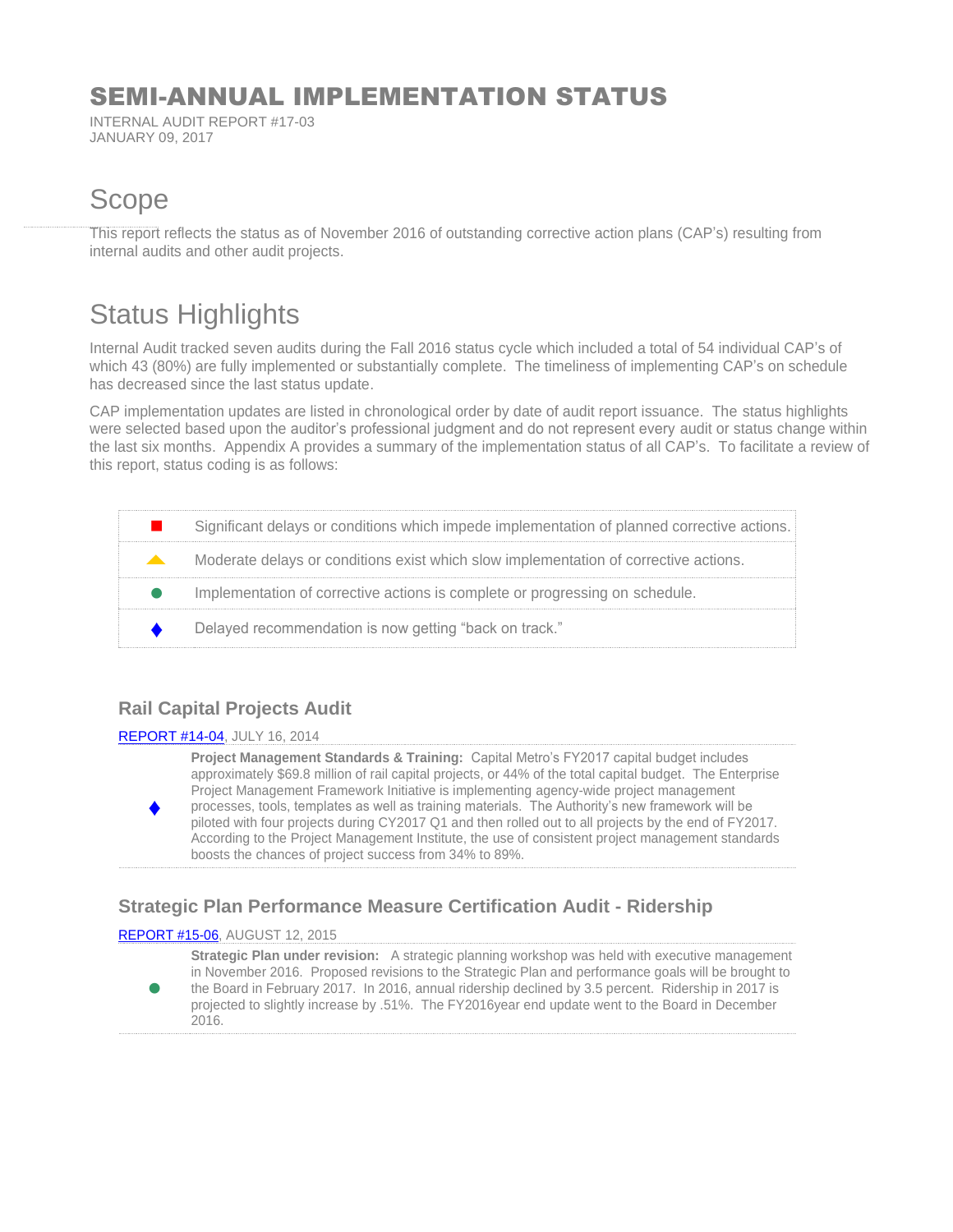## **Procurement Card (P-Card) Audit**

#### [REPORT #15-14](https://capmetro.sharepoint.com/sites/ADT/_layouts/15/guestaccess.aspx?guestaccesstoken=VITIO5ADhXPmHzQ53OXv0dMfg32OQnTqTrs2tuRBMZw%3d&docid=2_1a1ad0d6e24694b6b9d8e2d069ff5879d&rev=1), OCTOBER 14, 2016

**P-card compliance monitoring implemented**: User training on the revised Procurement Card and Business Meals Polices were completed by fiscal year end. The revised policies clarified allowable versus unallowable purchases as well as escalation procedures for repeated violations to assist in reducing the occurrence of inappropriate purchases.

### **Investment Recovery Audit**

#### [REPORT #16-06](https://capmetro.sharepoint.com/sites/ADT/_layouts/15/guestaccess.aspx?guestaccesstoken=fvuckmv2qn9XCnCTZsLbwP5l6NKGHmPHxQeF0jP%2bYrY%3d&docid=2_1be8ffe2c974b4275852b95ca19f0f202&rev=1), MAY 11, 2016

 $\bullet$ 

 $\blacktriangle$ 

 $\bullet$ 

**Available surplus property list shared:** A perpetual inventory of available surplus assets is posted on SharePoint for all staff to review and determine if surplus items in inventory can be utilized for their department needs.

**Disposal of surplus Technology Assets:** Opportunities for buyback, leasing, or migration to cloud services, will be assessed as major technology refresh events occur. (The next opportunity will be in the first quarter of FY17.) If used, these alternatives will limit the need to dispose of used technology assets in the future. The Sustainability Officer, Investment Recovery Specialist and IT Department are also evaluating other disposition methods which minimize liability and environmental impacts. For example, the Austin Recycle & Reuse Drop-Off Center accepts electronics, appliances, furniture, paint and hazardous waste, and other recyclable items that do not have value.

The following projects have had no significant updates since last reported:

### **Fuel Controls Audit**

#### **[REPORT #16-08](https://capmetro.sharepoint.com/sites/ADT/_layouts/15/guestaccess.aspx?guestaccesstoken=cJpWKdICjRQV83flXvw2%2fXI7Am%2fvhauHXryyzkRhuyc%3d&docid=2_1e27ee28683f043b790f7298b93ecbaf9&rev=1), AUGUST 15, 2016**

**Process to terminate fuel equipment access has been delayed pending new fueling equipment:** The installation of the new Gasboy fueling equipment is expected to be completed at the 2910 headquarters by the end of March 2017. An exact timeline has not been established for installation at the remaining service locations. New procedures for a quarterly review of users' access will be developed once the upgrades to the fueling system goes live. Access should be confirmed periodically to ensure that only authorized users have the ability to dispense fuel.

## **Treasury & Fare Revenue Audit**

#### [REPORT #15-02,](http://www.capmetro.org/uploadedFiles/Capmetroorg/About_Us/Finance_and_Audit/Treasury%20and%20Fare%20Revenue%20Audit.pdf) APRIL 15, 2015

**Revenue & Fares Manager hiring delayed:** A new CFO joined the Authority in November 2016. She is currently analyzing the Finance Department staffing requirements but expects to recruit for a Revenue & Fares Manager in Spring 2017. This position would be responsible managing and coordinating revenue programs and systems. In the interim, the CFO has assumed responsibilities for all revenue processing agreements.

## **RailComm Security Assessment**

#### SECURITY ASSESSMENT BRIEFING, OCTOBER 14, 2016

 $\bullet$ **Progress underway:** An external vulnerability assessment of Capital Metro physical facilities identified opportunities to enhance security of the Rail Dispatch Office which are under discussion. The IT Department extended cyber security training to all contractors with a "@capmetro.org" email account. Any contractors who have not completed this training will have their accounts disabled. The majority of the remaining cyber security improvements are also pending further discussion and most will be evaluated as part of the Positive Train Control (PTC) implementation project.

 $AMETRO$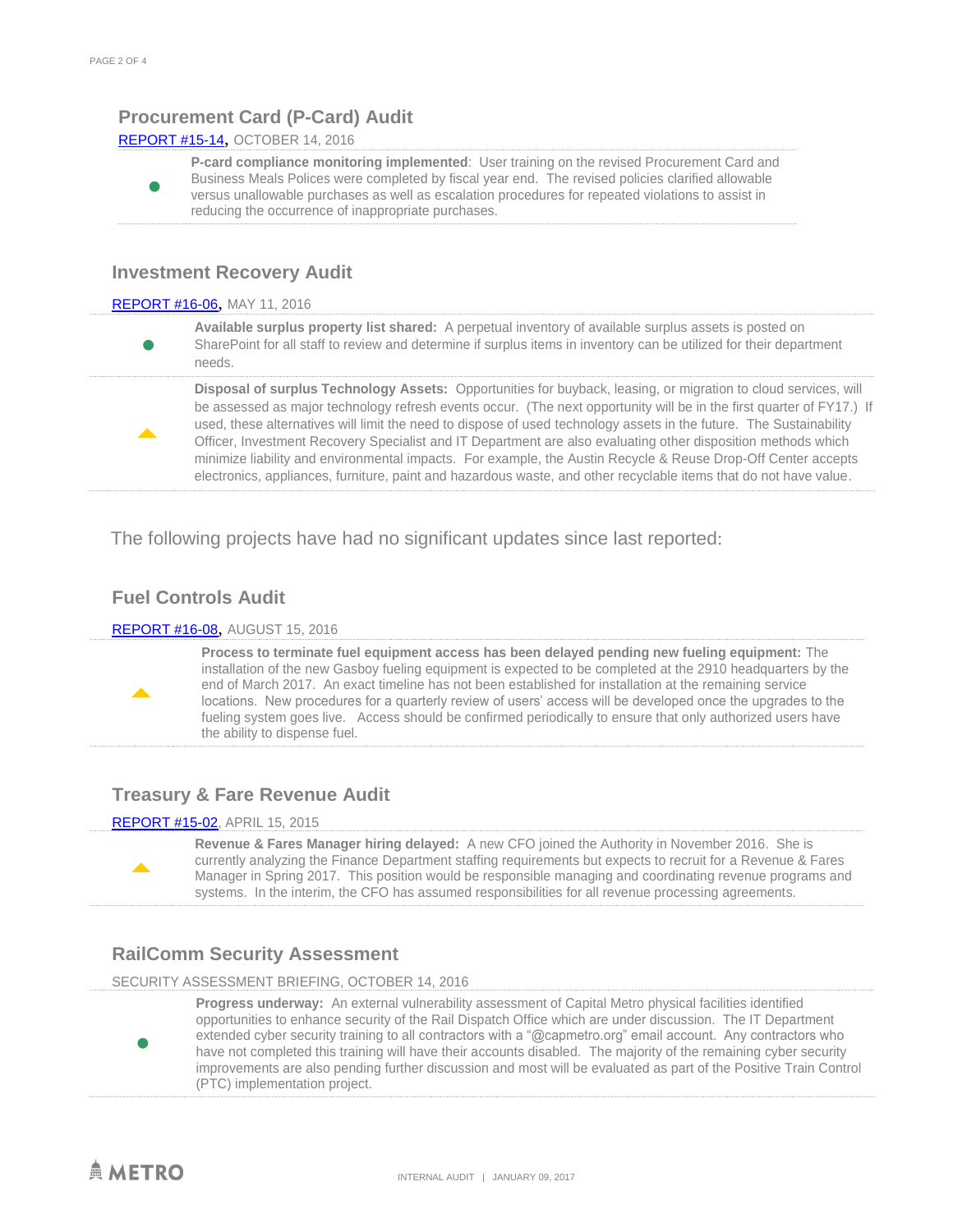## Why status updates are important

United States General Accountability Office (GAO) standards specify that management is responsible for "addressing the findings and recommendations of auditors, and for establishing and maintaining a process to track the status of such findings and recommendations."<sup>1</sup> Internal auditors are required to follow-up to determine whether appropriate corrective actions have been taken. 2

# **Closing**

Internal Audit is grateful to Capital Metro management and staff who have worked to implement improvements in controls and processes. Their cooperation and assistance is instrumental to the success of the Authority.

Regards, Caroline M. Beyer, CPA, CISA, CRMA VP, Internal Audit

cc: Capital Metro Board of Directors Linda Watson, President / CEO Elaine Timbes, Deputy Chief Executive Officer and Chief Operating Officer Dottie Watkins, VP, Bus and Paratransit Services Reinet Marneweck, VP / Chief Financial Officer Kerri Butcher, Chief Counsel Gerardo Castillo, Senior VP, Chief of Staff Melvin Clark, VP, Rail Operations Ken Cartwright, VP, Capital Projects Donna Simmons, VP Administration & Risk Management Compliance Officer Joe Iannello, Chief Information Officer Muhammad Abdullah, Director Procurement Lea Sandoz, Controller Rafael Villarreal Jr., Director of Contract Oversight – Bus and Paratransit Services Pat Vidaurri, Manager Performance & Strategic Initiatives

 $\overline{a}$ 

<sup>&</sup>lt;sup>1</sup> GAO-12-331G Government Auditing Standards, 2011 Revision, Section A1.08.f: <http://www.gao.gov/assets/590/587281.pdf>

<sup>2</sup> GAO-12-331G Government Auditing Standards, 2011 Revision, Section 7.05.